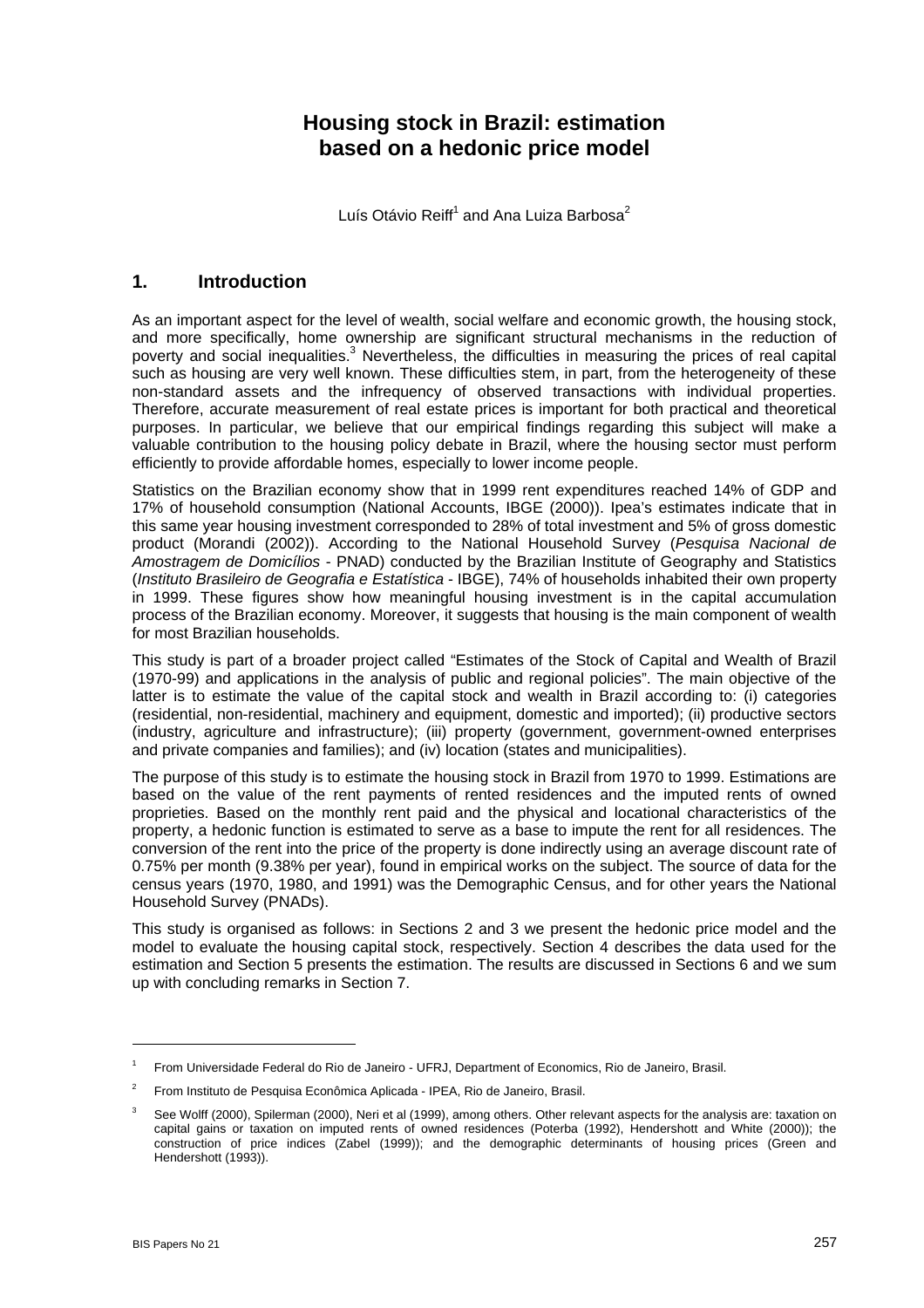### **2. Hedonic price model**

Hedonic price models are used to identify factors or influences on the price of goods based on the idea that price is based on both intrinsic characteristics and external factors. These models are most commonly applied to housing markets in which the price of housing is based on the physical characteristics of the house (size, appearance, features) and the surrounding neighbourhood (accessibility to schools and shopping, quality of other houses, availability of public services). Estimating hedonic prices makes it possible to identify the extent to which specific factors affect the housing price.

In our model, we assume that the value of the monthly rent  $(R)$  of a property has a stable relation with itsprice (P),  $R = \alpha P$ , where  $\alpha$  is the opportunity cost of renting housing.<sup>4</sup> Therefore, hedonic pricing relates the housing price to its attributes as follows:

$$
R = X\beta + Z\delta + \varepsilon,\tag{1}
$$

where *R* is a vector of the rents of the good (housing, in our case); the explanatory variables correspond to the physical attributes (*X* ) of the housing unit and the location attributes (*Z*), which is related to amenities, public and service infrastructure, construction quality, among others; the coefficients β and δ correspond to the implicit price of housing attributes, and ε is the stochastic residual.

The vector of physical attributes aggregates 19 variables, where 17 are dichotomic variables and the other two are polythomic variables. The vector of location attributes consists of three variables, where one is a continuous variable and the remainders (two) are dichotomic variables.

Regarding location variables, one method of modelling it is to change each location's intercept. In other words, when we include dummy variables, we handle all specifications of each location *i* related to a reference community. The other alternative to attain the location effect in the model is to apply a proxy variable. As Zabel (1999), in our model we also use a proxy variable, the median income of the location, along with two other location dummies.

We assume that rents (*R*) have a distribution close to log-normal. The functional form that best fits this hypothesis is the log-linear form. The original equation which relates the rent to the other variables is:

 $R = \exp(X\beta + Z\delta + \varepsilon).$  (2)

# **3. Method of hedonic income**

In this section we briefly discuss four classical methods of measuring the capital stock. They are: (i) physical inventory stock; (ii) perpetual inventory; (iii) accounting value; and (iv) present value of hedonic prices. There are two other methods found in Brazilian literature: (v) data from income tax returns; and (vi) to use credit balance of the *Caixa Econômica Federal* (the federal savings and loan bank) as a proxy for the housing capital stock (Rebelo (1998)).

These methods are presented in the table below.

In this work we use an adaptation of Method IV - Present value of prices. The reason is the impossibility of using all the others. In Brazil, there is no information on residential housing prices or the flow of investments in residences. This makes it impossible to use Methods I and II. Method III also is not suitable because we do not have a financial census of households. There is only one for companies, which was conducted in 1985, and was subsequently substituted by sampling surveys. The information required by Method V is confidential and difficult to obtain. Method VI has a selection bias because only properties financed by the *Caixa Econômica Federal* (federal savings and loan) are covered, and these data are subject to great fluctuations that are more a reflection of macroeconomic financial conditions than real ones.

l

<span id="page-1-0"></span>We discuss more about this relation between rent and price of housing in the next section.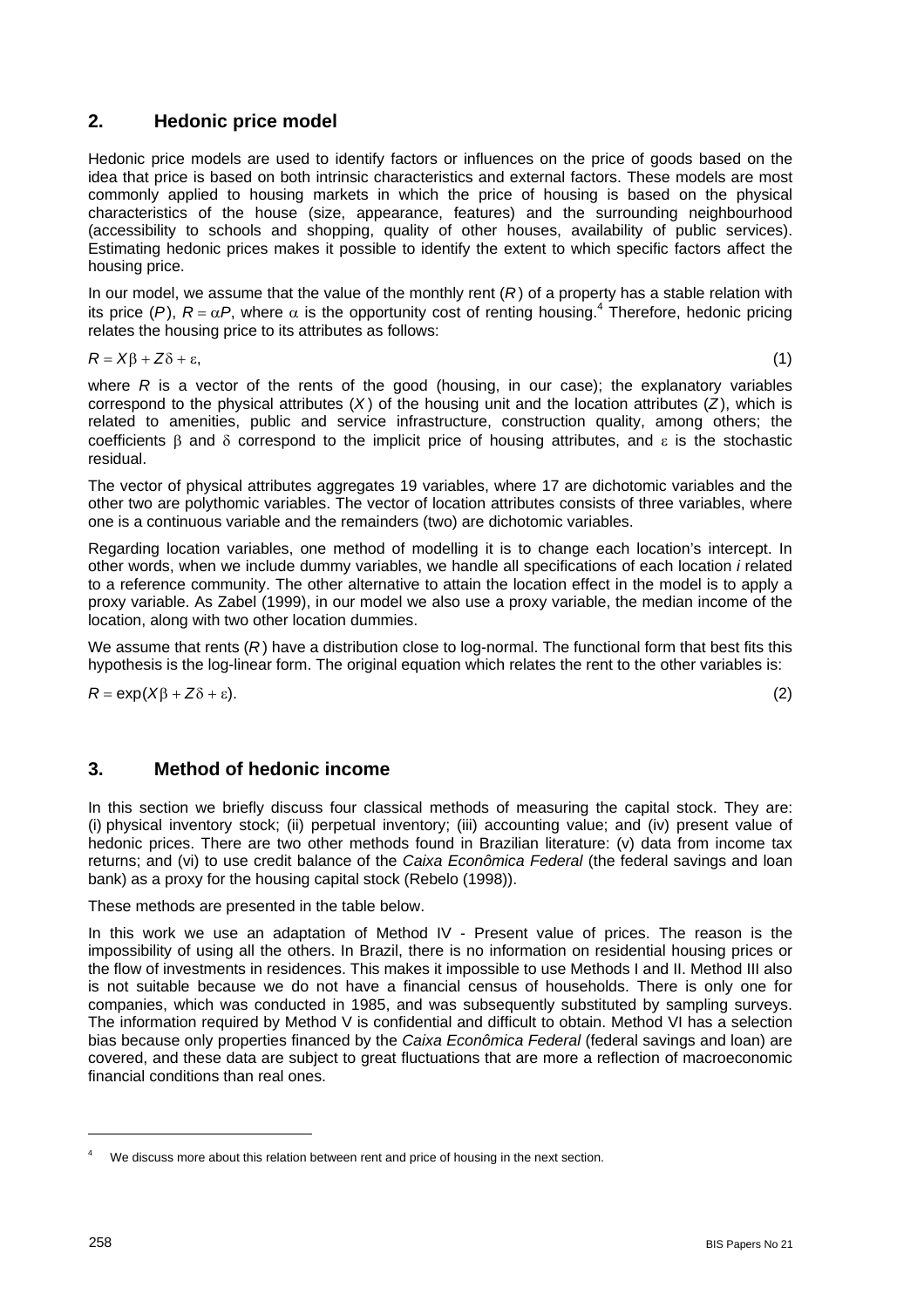| Table 1                                                                           |                                                                                                                                                                                                                                                                                                         |  |  |  |
|-----------------------------------------------------------------------------------|---------------------------------------------------------------------------------------------------------------------------------------------------------------------------------------------------------------------------------------------------------------------------------------------------------|--|--|--|
| <b>Methods</b>                                                                    | <b>Description</b>                                                                                                                                                                                                                                                                                      |  |  |  |
| Physical inventory stock                                                          | It is a direct account of each capital unit through its average value.<br>Example: estimation of the automobile stock in the United States;                                                                                                                                                             |  |  |  |
| ii. Perpetual inventory                                                           | The capital value is estimated through the accumulation of the investment<br>flows over time. The net capital stock and depreciation rate are indirectly<br>calculated. This is the method that has been most commonly used in the<br>literature for its simplicity and adequacy to the available data; |  |  |  |
| iii. Accounting value                                                             | It uses the carrying value of asset on firms' balance sheets, collected by<br>economic censuses;                                                                                                                                                                                                        |  |  |  |
| iv. Present value of prices                                                       | It consists in discounting the estimated future income flows (wages and<br>rents, respectively) to present values;                                                                                                                                                                                      |  |  |  |
| v. Data from income tax returns                                                   | Property statements are in income tax returns;                                                                                                                                                                                                                                                          |  |  |  |
| vi. Credit from Caixa Econômica<br>Federal (the federal savings<br>and loan bank) | Data from the credit balances of the Caixa Econômica Federal (the<br>federal savings and loan bank) could be used as a proxy for the housing<br>capital stock (Rebelo (1998)).                                                                                                                          |  |  |  |

The method we use in this study is the present value of hedonic prices. We call here the "method of hedonic income". It differs from the "classical" present value of prices method in two ways. First, the data of rents used are not observed, but imputed rent for both rented and non-rented residences (owned, granted, others) through the hedonic price method. Second, we assume a perpetual capitalisation. Therefore, if we assume that residential property is a perpetual asset, its price *P* can be obtained by dividing the rent *R* by a parameter  $(α)$ , which is the opportunity cost of renting a property:

 $P = R/\alpha$ . (3)

Another way to shed light on the relationship between housing price and rent is to assume housing as a financial asset. In this case, "the families arbitrate between the gains in the rent market and those in the financial assets markets" (Rebelo (1998, p 25)). Parameter  $\alpha$  is a function of the market interest rate (*r*) and the expected appreciation of the property (*a*),  $\alpha = f(a, r)$ . At equilibrium,  $R = rP - aP$ , which implies that  $\alpha = r - a$ .

The imputation is obtained as follows: the regression coefficients β and δ of equation (2) are estimated for 1999 and are applied to the values of *X* and *Z* obtained in each year of the period under analysis. The estimation is made in terms of September 1999 prices and is based on fixed weights.

An alternative process to the rent imputation is to construct a housing capital index based on annual weights. The advantage of this process is that it is able to capture changes in the relative prices of the attributes and the possible changes in variable definitions. The drawback is that it also captures changes in rent relative to prices and the other prices of the economy, including real estate prices.

In particular, the 1980s and early 1990s were a period of severe macroeconomic instability in Brazil. The economy had to cope with chronic and accelerating inflation. As rents have a large rigidity in relation to the general level of prices, the housing capital index would not reflect the physical behaviour of the housing stock, but only the changes in the relative prices caused by macroeconomic imbalances. The solution in this case could be to impute trend values to the coefficients. However, using a tendency can be as arbitrary as the choice of a particular year (1999, in our case) as a fixed base for the prices of the attributes. For example, during the high inflation period, particularly from 1986 to 1994, when the Real Plan currency reform finally stabilised the economy, rent increases generally lagged behind the inflation rate, since readjustments were legally limited to every six months. Then, in the first year after the Real Plan, there was an over-correction until market forces came more fully into play and rents stabilised.

In terms of national accounts, using a fixed base means, for instance, that the difference of the value added of building an apartment and that of building a house remains constant over the years. Or, it means that the value added of building a house with piped water, sewage, electricity and masonry walls (generally the most desirable construction in Brazil), among other attributes, is the same as the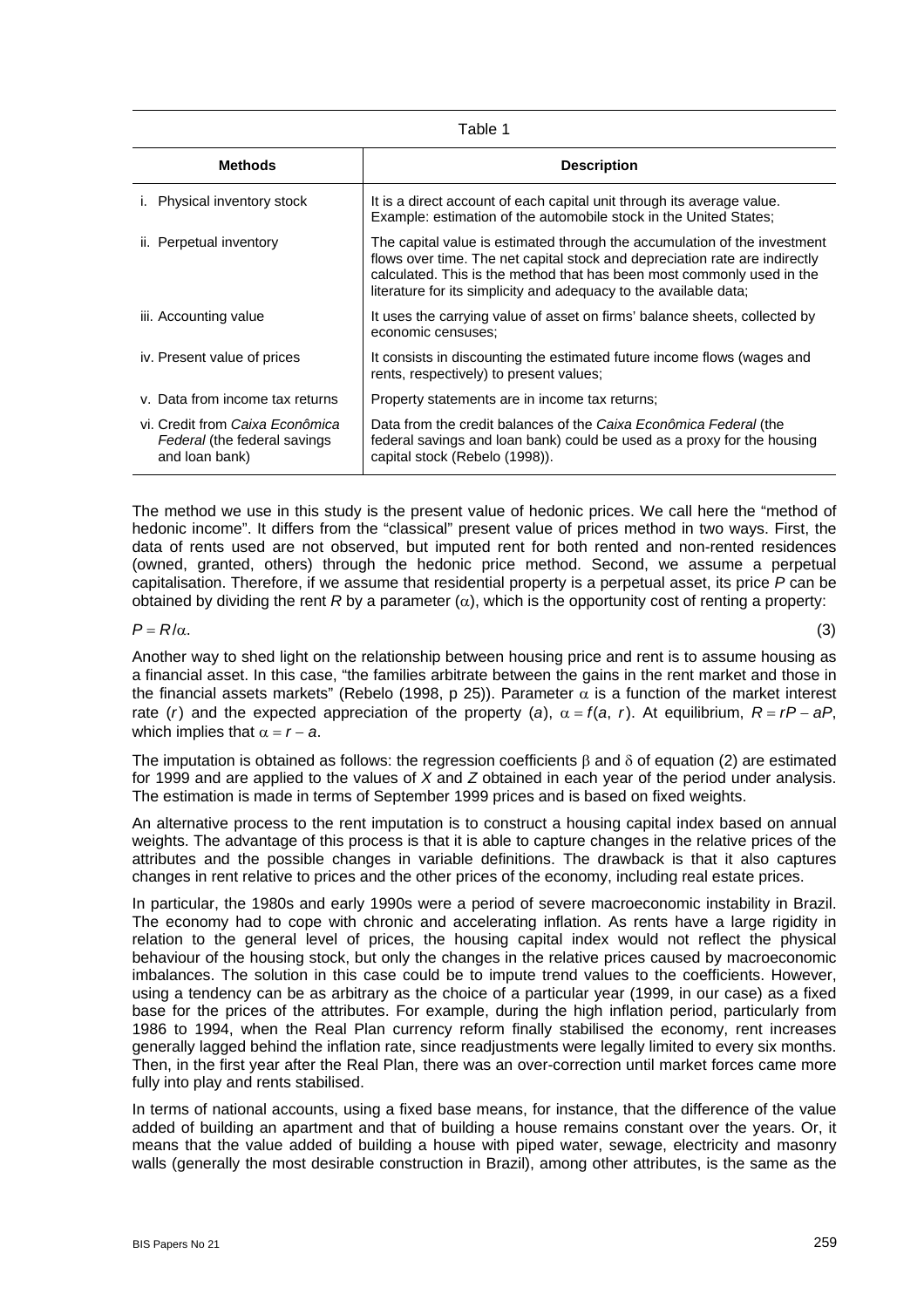value added of building a house without these attributes. As we have no information available from the building industry, using a fixed base for the prices of attributes seems to be a reasonable assumption.

The correct calculus of each attribute's price depends on the objective of estimating the housing capital stock. In this study we use the fixed base as reference. In order to compare the housing index GDP in absolute terms, we assume that the parameter  $\alpha$  is constant with the time and equals 0.7[5](#page-3-0)%.<sup>5</sup>

#### **4. Data**

The data sources for this study are the demographic censuses of the IBGE for 1970, 1980 and 1991 and all National Household Surveys (PNADs) conducted from 1981 to 1999. PNAD is a survey that interviews from 65,000 to 115,000 households yearly. The ratio between the sample and universe is close to 1:400. The interviews occur in the last quarter of each year, with September the reference month. The demographic censuses data consist of a sample of 25% of the housing in 1970 and 1980 and 12.5% from the 1991 census. The reference month of the censuses is August. We used 12,000 observations (number of rented residences) to estimate the hedonic model.

In this study we follow the definition of a housing property made by the demographic census, which classifies it as "permanent private houses". A house is considered permanent and private if at the moment of the data collection there are at most five households living in a residence, which provided specifically residential use for the households (FIBGE (1996, p 15)). Therefore, residential properties such as those classified as "collective houses" $6$  and those classified as "improvised private houses"<sup>[7](#page-3-2)</sup> are excluded in this study.

The variables used in the rent imputation are presented on Chart 1. The dependent variable is the declared value of the monthly rent payment stated in the PNADs and in the censuses.

The median incomes are obtained in the censuses. We expect that the larger the median income, the better the location quality (infrastructure, amenities, etc). Nevertheless, due to the high inflation faced by the Brazilian economy prior to mid-1994, we had to control the income variable in order to measure the location effect appropriately.<sup>[8](#page-3-3)</sup>

The effect of changes in the inflation rate on real income is excluded from the calculation of property appreciation in the following manner: income for all years is calculated as a deviation from the 1999 average income, as we use the latter as a standard level. The adjusted median income in the year  $t$ (MEDIADJ $(T)$ ) is described as:

MEDIADJ(*T* ) = MEDI+LOG(AVERAGEINCOME\_1999/AVERAGEINCOME\_*T* ).

Therefore, the average of each year is modified, but the original income variance is maintained. Any change in the variance is treated as if the quality of the location has actually changed so that the average of the variable MEDIADJ of each year *t* does not correspond to the average for 1999. The impact of a residence's redistribution that favours higher income locations increases the average income and vice versa. For instance, imagine that the only change in the stock of residences for a year is the destruction of an apartment building in a poor neighbourhood and the construction of a building with the same characteristics in a rich neighbourhood. This fact increases the quantum of residences because a residence in a rich neighbourhood is worth more than one in poor neighbourhood. Regarding national accounts, the construction value added of a residence in a wealthy neighbourhood is larger than the same in a poor neighbourhood. One explanation for this is

l

<span id="page-3-0"></span> $5$  This value corresponds to the average of the monthly gross returns of 0.5% and 1% found in the literature. See Malpezzi (1991) and Halfeld (2002).

<span id="page-3-1"></span>Examples of collective dwellings are hotels, boarding houses, inns, nursing homes, orphanages, convents, penitentiaries, soldier's barracks, military posts, ships, workers' housing, etc.

<span id="page-3-2"></span>Improvised dwellings include those located in industrial and commercial establishments, vessels, truck trailers (but not house trailers/campers/motor homes, which are rare in Brazil), rail cars, tents, rudimentary shanties, lean-tos, etc.

<span id="page-3-3"></span><sup>&</sup>lt;sup>8</sup> Considera et al (1997).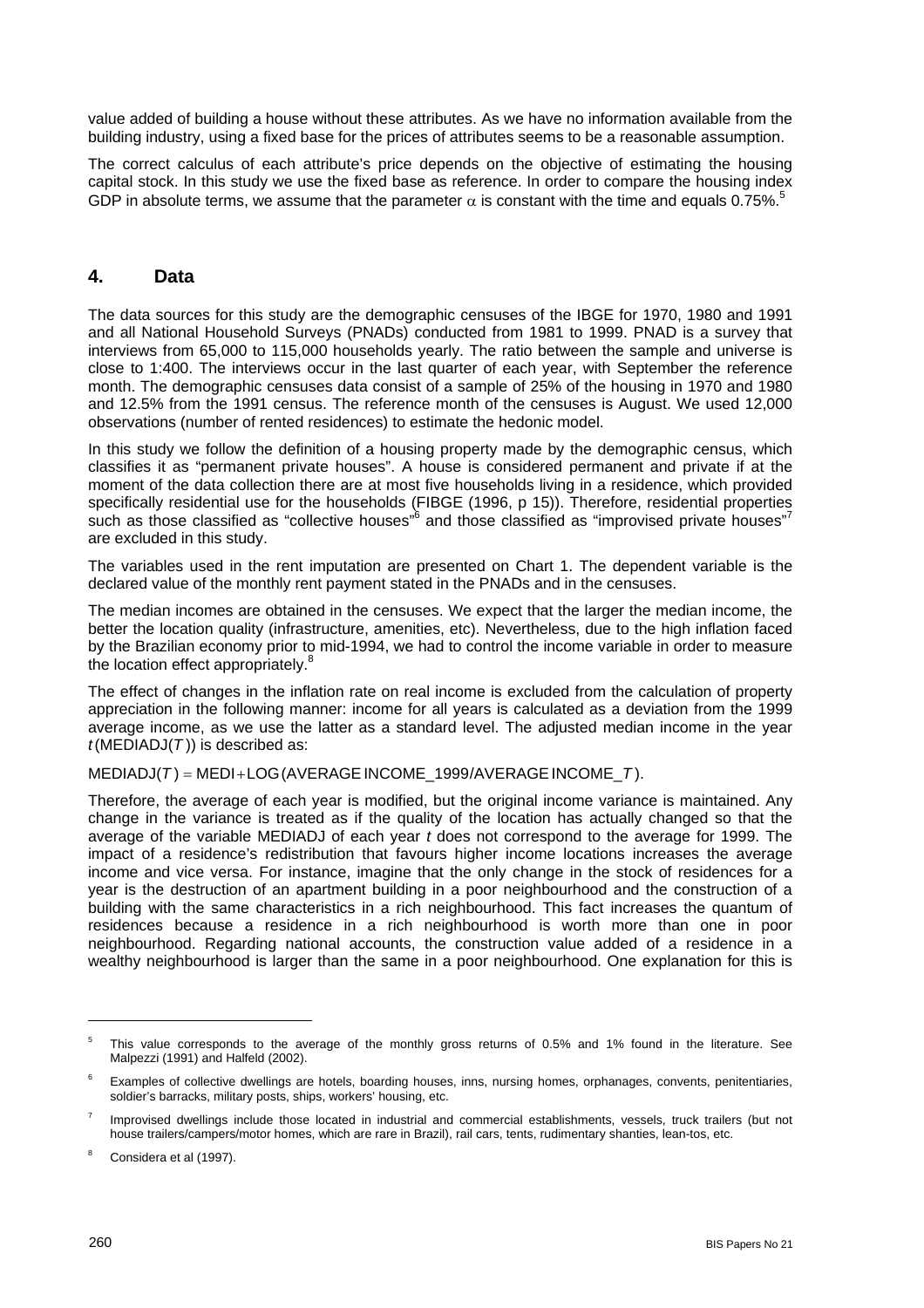that the fit and finish of a residence in a rich neighbourhood, which is not an observable variable, demands more qualified labour with higher wages, implying larger profits.

| Chart 1                   |                                                                                                                                            |  |  |  |  |  |
|---------------------------|--------------------------------------------------------------------------------------------------------------------------------------------|--|--|--|--|--|
| <b>Variables</b>          |                                                                                                                                            |  |  |  |  |  |
| RENT                      | Monthly rent payment                                                                                                                       |  |  |  |  |  |
| APT                       | 1 if apartment;<br>0 if house.                                                                                                             |  |  |  |  |  |
|                           | <b>Wall type</b>                                                                                                                           |  |  |  |  |  |
| WALL_1                    | 1 if type1 (masonry);<br>0 otherwise (reused wood, straw or other lower quality material).                                                 |  |  |  |  |  |
| WALL 2                    | 1 if type 2 (standard cut lumber);<br>0 otherwise (reused wood, straw or other lower quality material).                                    |  |  |  |  |  |
| WALL_3                    | 1 type 3 (bare wattle and daub);<br>0 if otherwise (reused wood, straw or other lower quality material)                                    |  |  |  |  |  |
|                           | Roof type                                                                                                                                  |  |  |  |  |  |
| CEILING_1                 | 1 if ceiling type 1 (reinforced concrete slab);<br>0 otherwise (standard cut timber, reused wood, thatch or other lower quality material). |  |  |  |  |  |
| CEILING_2                 | 1 if ceiling type 2 (clay tiles);<br>0 otherwise (standard cut lumber, reused wood, thatch or other lower quality material).               |  |  |  |  |  |
| CEILING <sub>3</sub>      | 1 ceiling type 3 (zinc sheeting);<br>0 otherwise (standard cut lumber, reused wood, thatch or other lower quality material).               |  |  |  |  |  |
| <b>Water supply</b>       |                                                                                                                                            |  |  |  |  |  |
| WATER_1                   | 1 if water system of type 1 (public water system);<br>0 otherwise (tank truck, rainwater collection or other).                             |  |  |  |  |  |
| WATER_2                   | 1 if water system of type 2 (well or spring);<br>0 otherwise (tank truck, rainwater collection or other).                                  |  |  |  |  |  |
|                           | Sewage type                                                                                                                                |  |  |  |  |  |
| SEWA_1                    | 1 if sewer system of type 1 (public sewer system);<br>0 otherwise (ditch, river, lake or sea, others).                                     |  |  |  |  |  |
| SEWA_2                    | 1 sewer system of type 2 (septic tank);<br>0 otherwise (ditch, river, lake or sea, others).                                                |  |  |  |  |  |
| SEWA_3                    | 1 if sewer system of type 3 (rudimentary septic pit);<br>0 otherwise (ditch, river, lake or sea, others).                                  |  |  |  |  |  |
| <b>Garbage collection</b> |                                                                                                                                            |  |  |  |  |  |
| GARB_1                    | 1 if garbage collection of type 1 (if there is direct or indirect garbage collection);<br>0 otherwise (thrown in river, lake or sea).      |  |  |  |  |  |
| GARB_2                    | 1 if garbage of type 2 (burned or buried);<br>0 otherwise (if thrown in river, lake or sea).                                               |  |  |  |  |  |
| GARB_3                    | 1 if garbage of type 3 (if disposed of on vacant lot);<br>0 otherwise (if thrown at river, lake or sea).                                   |  |  |  |  |  |
| <b>ELET</b>               | Electricity<br>1 if electric lighting;<br>0 if pressurised bottled gas, oil, kerosene, others.                                             |  |  |  |  |  |
|                           |                                                                                                                                            |  |  |  |  |  |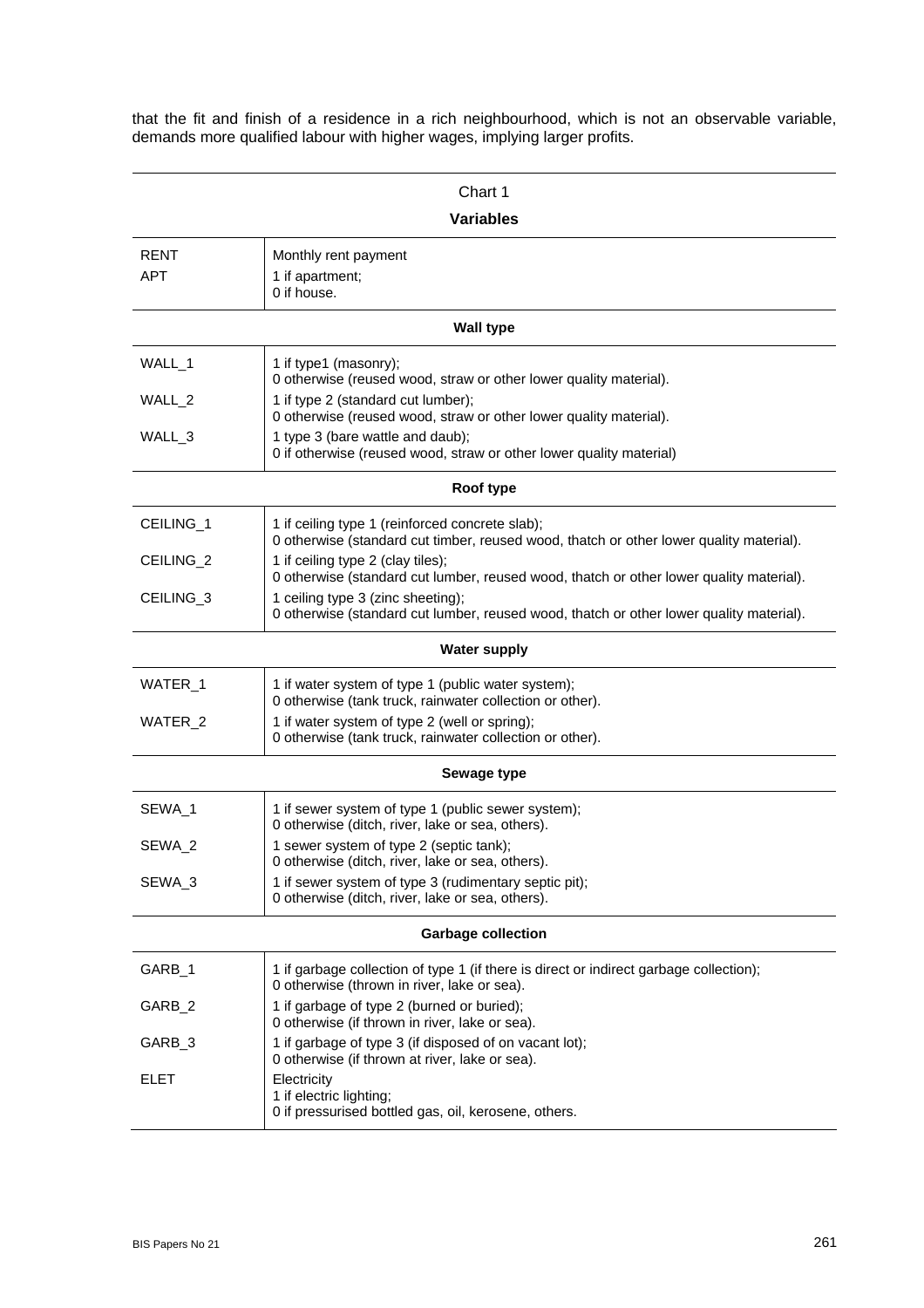### Chart 1 (cont)

#### **Variables**

| <b>Garbage collection (cont)</b> |                                                                     |  |  |  |  |
|----------------------------------|---------------------------------------------------------------------|--|--|--|--|
| <b>ROOMM</b>                     | Number of rooms besides sleeping quarters (varies from 0 to 29).    |  |  |  |  |
| <b>ROOMSL</b>                    | Number of rooms serving as sleeping quarters (varies from 1 to 15). |  |  |  |  |
| <b>BATHROOM</b>                  | 1 if housing has indoor bathroom;<br>0 if no indoor bathroom.       |  |  |  |  |
| MEDI                             | Median income of census sector.                                     |  |  |  |  |
| <b>MEDIADJ</b>                   | Adjusted LMEDREN to measure deviation from the 1999 average.        |  |  |  |  |
| H MA                             | 1 if housing is located in a metropolitan area.<br>0 otherwise.     |  |  |  |  |
| H AUTO                           | 1 if housing is located in a non-metropolitan area.<br>0 otherwise  |  |  |  |  |

Table 2

Table 2 presents the average of the variables shown in Chart 1.

| <b>Descriptive statistics: average</b> |               |                                         |            |          |                   |          |                  |                  |
|----------------------------------------|---------------|-----------------------------------------|------------|----------|-------------------|----------|------------------|------------------|
| Year                                   | <b>Sample</b> | <b>Expanded</b><br>sample<br>(thousand) | <b>APT</b> | WALL 1   | WALL <sub>2</sub> | WALL_3   | <b>CEILING 1</b> | <b>CEILING 2</b> |
| 1970                                   | 4,410,847     | 17.643                                  | $\cdots$   | $\cdots$ | $\cdots$          | $\cdots$ | $\cdots$         | .                |
| 1980                                   | 6,302,660     | 25.211                                  | 0.12       | 0.77     | 0.18              | 0.04     | 0.17             | 0.69             |
| 1981                                   | 103,075       | 26.029                                  | 0.07       | 0.73     | 0.17              | 0.08     | 0.14             | 0.79             |
| 1982                                   | 111,359       | 27.401                                  | 0.08       | 0.75     | 0.16              | 0.07     | 0.14             | 0.79             |
| 1983                                   | 113,463       | 28.185                                  | 0.08       | 0.75     | 0.16              | 0.07     | 0.15             | 0.79             |
| 1984                                   | 115,748       | 29.164                                  | 0.08       | 0.77     | 0.15              | 0.06     | 0.16             | 0.79             |
| 1985                                   | 119,055       | 30.585                                  | 0.09       | 0.78     | 0.15              | 0.06     | 0.16             | 0.79             |
| 1986                                   | 65,236        | 31.100                                  | 0.09       | 0.78     | 0.14              | 0.06     | 0.18             | 0.76             |
| 1987                                   | 68,449        | 32.136                                  | 0.09       | 0.79     | 0.14              | 0.05     | 0.17             | 0.78             |
| 1988                                   | 68,773        | 33.167                                  | 0.10       | 0.80     | 0.13              | 0.05     | 0.17             | 0.78             |
| 1989                                   | 70,586        | 34.339                                  | 0.10       | 0.81     | 0.13              | 0.04     | 0.16             | 0.79             |
| 1990                                   | 72,941        | 34.111                                  | 0.10       | 0.82     | 0.13              | 0.04     | 0.17             | 0.78             |
| 1991                                   | 4,342,929     | 34.743                                  | 0.14       | 0.85     | 0.13              | 0.02     | 0.26             | 0.56             |
| 1992                                   | 78,058        | 35.903                                  | 0.09       | 0.82     | 0.12              | 0.04     | 0.16             | 0.80             |
| 1993                                   | 79,948        | 36.819                                  | 0.09       | 0.83     | 0.12              | 0.04     | 0.18             | 0.78             |
| 1995                                   | 85,043        | 38.474                                  | 0.09       | 0.84     | 0.11              | 0.04     | 0.18             | 0.79             |
| 1996                                   | 84,749        | 39.682                                  | 0.09       | 0.85     | 0.11              | 0.03     | 0.20             | 0.76             |
| 1997                                   | 89,696        | 40.645                                  | 0.09       | 0.86     | 0.10              | 0.03     | 0.19             | 0.78             |
| 1998                                   | 90,714        | 41.840                                  | 0.09       | 0.86     | 0.10              | 0.03     | 0.20             | 0.77             |
| 1999                                   | 93,793        | 42.851                                  | 0.09       | 0.87     | 0.10              | 0.03     | 0.19             | 0.78             |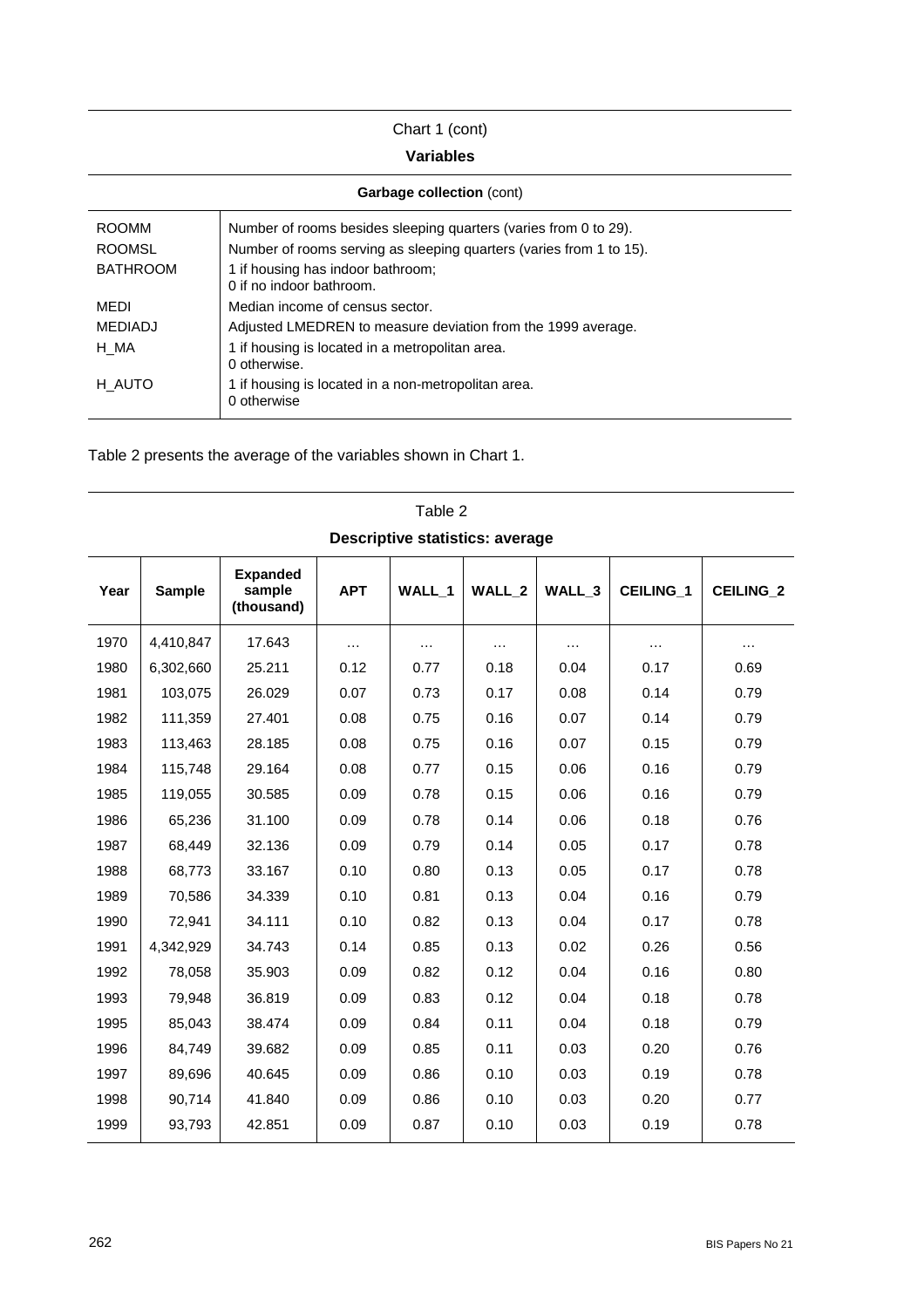| <b>Descriptive statistics: average</b> |              |              |              |                             |               |                   |              |              |
|----------------------------------------|--------------|--------------|--------------|-----------------------------|---------------|-------------------|--------------|--------------|
| Year                                   | CEILING_3    | WATER_1      | WATER_2      | SEWA <sub>1</sub>           | SEWA_2        | SEWA <sub>3</sub> | GARB_1       | GARB_2       |
| 1970                                   | .            | 0.26         | 0.11         | 0.08                        | 0.12          | 0.19              | $\cdots$     |              |
| 1980                                   | 0.01         | 0.76         | 0.15         | 0.38                        | 0.20          | 0.30              | <b>ND</b>    | ND           |
| 1981                                   | 0.02         | 0.60         | 0.25         | 0.30                        | 0.14          | 0.34              | 0.49         | 0.15         |
| 1982                                   | 0.02         | 0.61         | 0.24         | 0.29                        | 0.17          | 0.31              | 0.51         | 0.15         |
| 1983                                   | 0.02         | 0.65         | 0.22         | 0.30                        | 0.16          | 0.31              | 0.54         | 0.14         |
| 1984                                   | 0.02         | 0.66         | 0.23         | 0.31                        | 0.17          | 0.31              | 0.56         | 0.15         |
| 1985                                   | 0.02         | 0.68         | 0.22         | 0.34                        | 0.16          | 0.30              | 0.58         | 0.15         |
| 1986                                   | 0.02         | 0.70         | 0.21         | 0.38                        | 0.14          | 0.29              | 0.58         | 0.16         |
| 1987                                   | 0.02         | 0.70         | 0.20         | 0.34                        | 0.19          | 0.27              | 0.60         | 0.16         |
| 1988                                   | 0.02         | 0.71         | 0.19         | 0.39                        | 0.16          | 0.26              | 0.60         | 0.15         |
| 1989                                   | 0.02         | 0.73         | 0.19         | 0.40                        | 0.15          | 0.28              | 0.63         | 0.14         |
| 1990                                   | 0.02         | 0.73         | 0.19         | 0.41                        | 0.16          | 0.27              | 0.64         | 0.14         |
| 1991                                   | 0.01         | 0.88         | 0.07         | 0.44                        | 0.10          | 0.24              | 0.76         | 0.07         |
| 1992                                   | 0.01         | 0.68         | 0.09         | 0.39                        | 0.10          | 0.24              | 0.62         | 0.16         |
| 1993                                   | 0.01         | 0.70         | 0.09         | 0.39                        | 0.11          | 0.23              | 0.65         | 0.15         |
| 1995                                   | 0.01         | 0.71         | 0.09         | 0.40                        | 0.12          | 0.23              | 0.66         | 0.14         |
| 1996                                   | 0.01         | 0.74         | 0.09         | 0.40                        | 0.12          | 0.21              | 0.66         | 0.13         |
| 1997                                   | 0.01         | 0.74         | 0.09         | 0.41                        | 0.12          | 0.23              | 0.69         | 0.13         |
| 1998                                   | 0.01         | 0.75         | 0.09         | 0.42                        | 0.11          | 0.22              | 0.70         | 0.12         |
| 1999                                   | 0.01         | 0.76         | 0.09         | 0.44                        | 0.12          | 0.23              | 0.72         | 0.12         |
|                                        |              |              |              |                             |               |                   |              |              |
| Year                                   | GARB_3       | <b>ELET</b>  | <b>ROOMM</b> | <b>BATH-</b><br><b>ROOM</b> | <b>ROOMSL</b> | <b>MEDI</b>       | $H_MA$       | H_AUTO       |
| 1970                                   |              | 0.36         | 1.18         | $\ldots$                    | 0.92          | 6.73              | $\ldots$     | $\cdots$     |
| 1980                                   |              | 0.88         | $\cdots$     | $\ldots$                    | 2.68          | 7.03              | $\cdots$     | $\cdots$     |
| 1981                                   | 0.29         | 0.75         | 3.17         | 0.80                        | 2.05          | 6.30              | 0.33         | 0.18         |
| 1982                                   | 0.25         | 0.76         | 3.21         | 0.80                        | 2.00          | 6.29              | 0.34         | 0.18         |
| 1983                                   | 0.24         | 0.78         | 3.26         | 0.82                        | 2.01          | 6.29              | 0.34         | 0.18         |
| 1984                                   | 0.23         | 0.79         | 3.31         | 0.83                        | 2.01          | 6.31              | 0.34         | 0.19         |
| 1985                                   | 0.18         | 0.81         | 3.34         | 0.84                        | 2.00          | 6.29              | 0.35         | 0.18         |
| 1986                                   | 0.18         | 0.83         | 3.34         | 0.84                        | 2.05          | 6.30              | 0.35         | 0.19         |
| 1987                                   | 0.16         | 0.84         | 3.37         | 0.85                        | 2.03          | 6.26              | 0.35         | 0.19         |
| 1988                                   | 0.16         | 0.86         | 3.50         | 0.85                        | 2.00          | 6.22              | 0.35         | 0.19         |
| 1989                                   | 0.18         | 0.87         | 3.48         | 0.86                        | 1.99          | 6.20              | 0.35         | 0.19         |
| 1990                                   | 0.17         | 0.87         | 3.52         | 0.86                        | 2.00          | 6.23              | 0.33         | 0.20         |
| 1991                                   | 0.10         | 0.97         | 2.15         | 0.86                        | 1.72          | 6.30              | 0.33         | <b>ND</b>    |
| 1992                                   | 0.15         | 0.89         | 3.48         | 0.86                        | 1.98          | 6.31              | 0.32         | 0.21         |
| 1993                                   | 0.13         | 0.90         | 3.52         | 0.87                        | 1.98          | 6.30              | 0.33         | 0.21         |
| 1995                                   | 0.12         | 0.92         | 3.62         | 0.89                        | 1.98          | 6.27              | 0.33         | 0.21         |
| 1996                                   | 0.12         | 0.93         | 3.62         | 0.90                        | 2.01          | 6.26              | 0.32         | 0.21         |
| 1997                                   | 0.10         | 0.93         | 3.65         | 0.90                        | 1.98          | 6.26              | 0.32         | 0.21         |
| 1998<br>1999                           | 0.08<br>0.07 | 0.94<br>0.95 | 3.69<br>3.70 | 0.91<br>0.92                | 1.98<br>1.97  | 6.27<br>6.28      | 0.32<br>0.32 | 0.22<br>0.22 |

Table 2 (cont)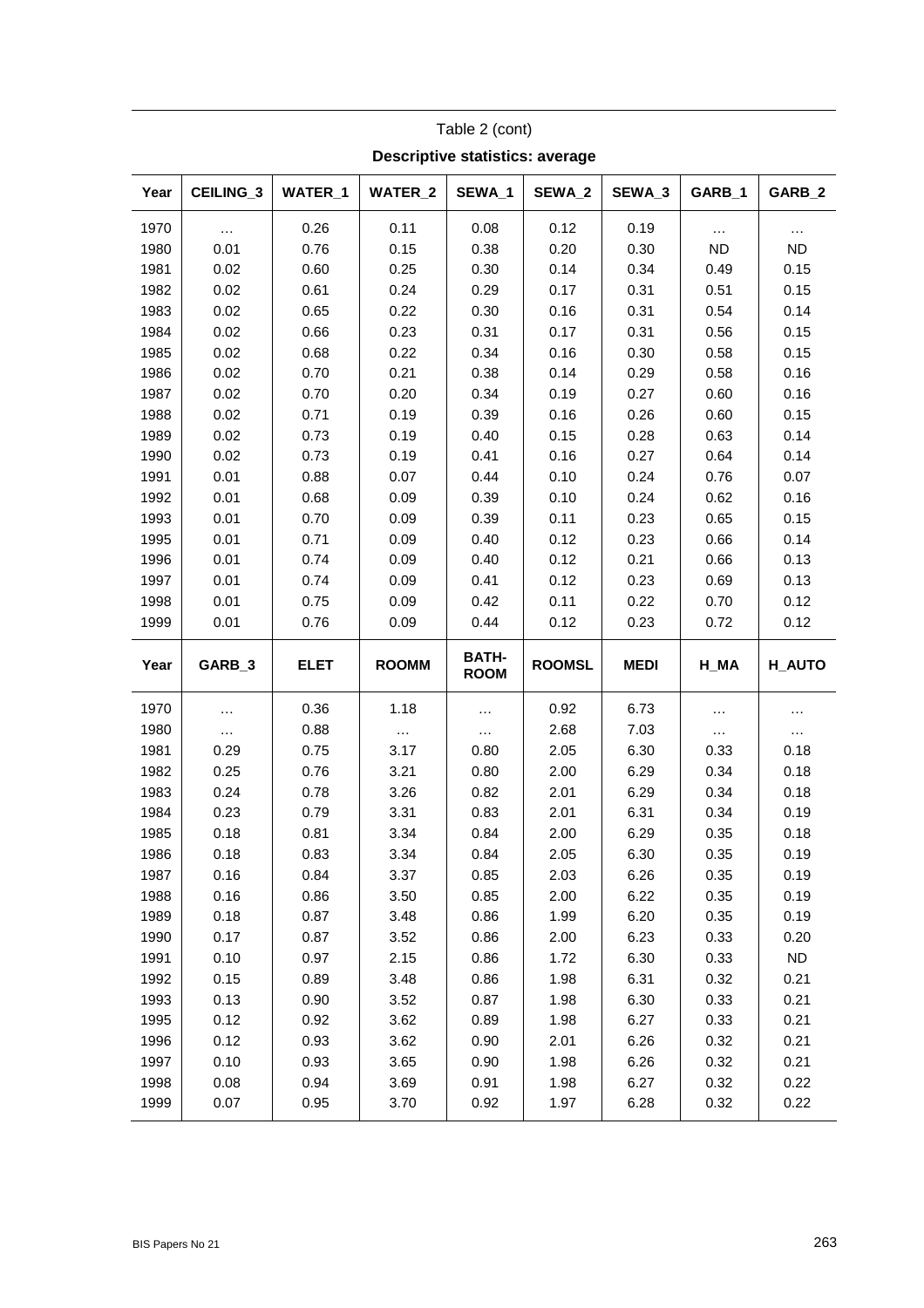### **5. Estimation**

The residential real estate market is characterised by its desegregation in physical and location attributes. Pavlov (2000) shows that the coefficients of hedonic attributes of a residence vary substantially among Los Angeles neighbourhoods. The author used an econometric technique which allows smooth space variation of parameters.

Our estimation provides the coefficients to evaluate residences. We divide the real estate market for residences into two sectors: the rural market and the urban market. The definition of rural and urban area follows census and PNAD criteria. According to these sources, an urban area is defined as all areas, whether urbanised or not, of cities and towns, besides isolated urban areas. Other areas are considered as rural: rural agglomerations of urban extensions; isolated rural agglomerations, villages, and other rural zones.

Table 3 presents the estimated coefficients. In the urban area regression, 18 of the 23 coefficients are statistically significant different than zero at the 5% level, and of these, 16 are statistically significant at 1%. The five that are not significant are: intercept, wall\_2 (wood walls), wall\_3 (wattle and daub walls), ceiling\_2 (clay tile roofs) and ceiling\_3 (zinc sheeting roofs). This is an expected result in the sense that the attributes do not differ significantly from the attributes used for the comparison. In particular, regarding the wall case, the comparison is made from "walls of reused wood, straw and other lower quality material", which was the case for close to 1% of all residences in 1999. The roof case is very similar. The "standard cut lumber, reused wood, thatch or other lower quality material" classification corresponded to less than 2% of the total residences in 1999.

## Table 3 **Estimated coefficients - 1999**

| Rural                                     |                  |      | Urban            |      | <b>Total</b>     |      |                   |  |
|-------------------------------------------|------------------|------|------------------|------|------------------|------|-------------------|--|
| <b>Observations</b><br><b>Adjusted R2</b> | 346<br>0.57      |      | 12,390<br>0.67   |      | 12,736<br>0.68   |      | <b>Difference</b> |  |
| Variable                                  | <b>Estimated</b> | P    | <b>Estimated</b> | P    | <b>Estimated</b> | P    | <b>URB-RUR</b>    |  |
| Intercept                                 | $-0.84$          | 0.19 | $-0.04$          | 0.79 | $-0.15$          | 0.29 | 0.80              |  |
| <b>APT</b>                                | 0.05             | 0.85 | 0.12             | 0.00 | 0.12             | 0.00 | 0.07              |  |
| WALL_1                                    | 0.49             | 0.09 | 0.24             | 0.00 | 0.24             | 0.00 | $-0.25$           |  |
| WALL 2                                    | 0.32             | 0.28 | 0.01             | 0.87 | 0.01             | 0.88 | $-0.31$           |  |
| WALL 3                                    | 0.05             | 0.89 | $-0.02$          | 0.83 | $-0.02$          | 0.83 | $-0.07$           |  |
| CEILING_1                                 | 0.23             | 0.44 | 0.19             | 0.00 | 0.17             | 0.01 | $-0.05$           |  |
| CEILING <sub>2</sub>                      | 0.01             | 0.97 | 0.10             | 0.13 | 0.07             | 0.24 | 0.09              |  |
| CEILING_3                                 | $-0.45$          | 0.50 | 0.14             | 0.08 | 0.10             | 0.17 | 0.59              |  |
| WATER 1                                   | 0.11             | 0.27 | 0.28             | 0.00 | 0.27             | 0.00 | 0.17              |  |
| WATER 2                                   | 0.19             | 0.10 | 0.28             | 0.00 | 0.26             | 0.00 | 0.08              |  |
| SEWA_1                                    | $-0.26$          | 0.08 | 0.08             | 0.00 | 0.08             | 0.00 | 0.34              |  |
| SEWA_2                                    | $-0.11$          | 0.44 | $-0.04$          | 0.02 | $-0.04$          | 0.02 | 0.07              |  |
| SEWA 3                                    | $-0.14$          | 0.29 | $-0.21$          | 0.00 | $-0.20$          | 0.00 | $-0.08$           |  |
| GARB 1                                    | 0.84             | 0.00 | 0.18             | 0.05 | 0.25             | 0.00 | $-0.66$           |  |
| GARB <sub>2</sub>                         | 0.35             | 0.22 | $-0.12$          | 0.23 | $-0.08$          | 0.40 | $-0.47$           |  |
| GARB_3                                    | 0.11             | 0.70 | $-0.12$          | 0.23 | $-0.12$          | 0.17 | $-0.24$           |  |
| <b>ELET</b>                               | 0.28             | 0.12 | 0.24             | 0.00 | 0.24             | 0.00 | $-0.04$           |  |
| <b>ROOMM</b>                              | 0.07             | 0.00 | 0.11             | 0.00 | 0.11             | 0.00 | 0.05              |  |
| <b>ROOMSL</b>                             | 0.01             | 0.91 | 0.17             | 0.00 | 0.16             | 0.00 | 0.16              |  |
| <b>BATHROOM</b>                           | 0.25             | 0.14 | 0.37             | 0.00 | 0.36             | 0.00 | 0.12              |  |
| <b>MEDI</b>                               | 0.52             | 0.00 | 0.42             | 0.00 | 0.42             | 0.00 | $-0.10$           |  |
| H MA                                      | 0.52             | 0.00 | 0.43             | 0.00 | 0.44             | 0.00 | $-0.08$           |  |
| H AUTO                                    | 0.22             | 0.03 | 0.22             | 0.00 | 0.23             | 0.00 | 0.00              |  |
| Urban dummy                               |                  |      |                  |      | 0.08             | 0.00 |                   |  |
| Source: PNAD (1999).                      |                  |      |                  |      |                  |      |                   |  |

Brazil: rural, urban and total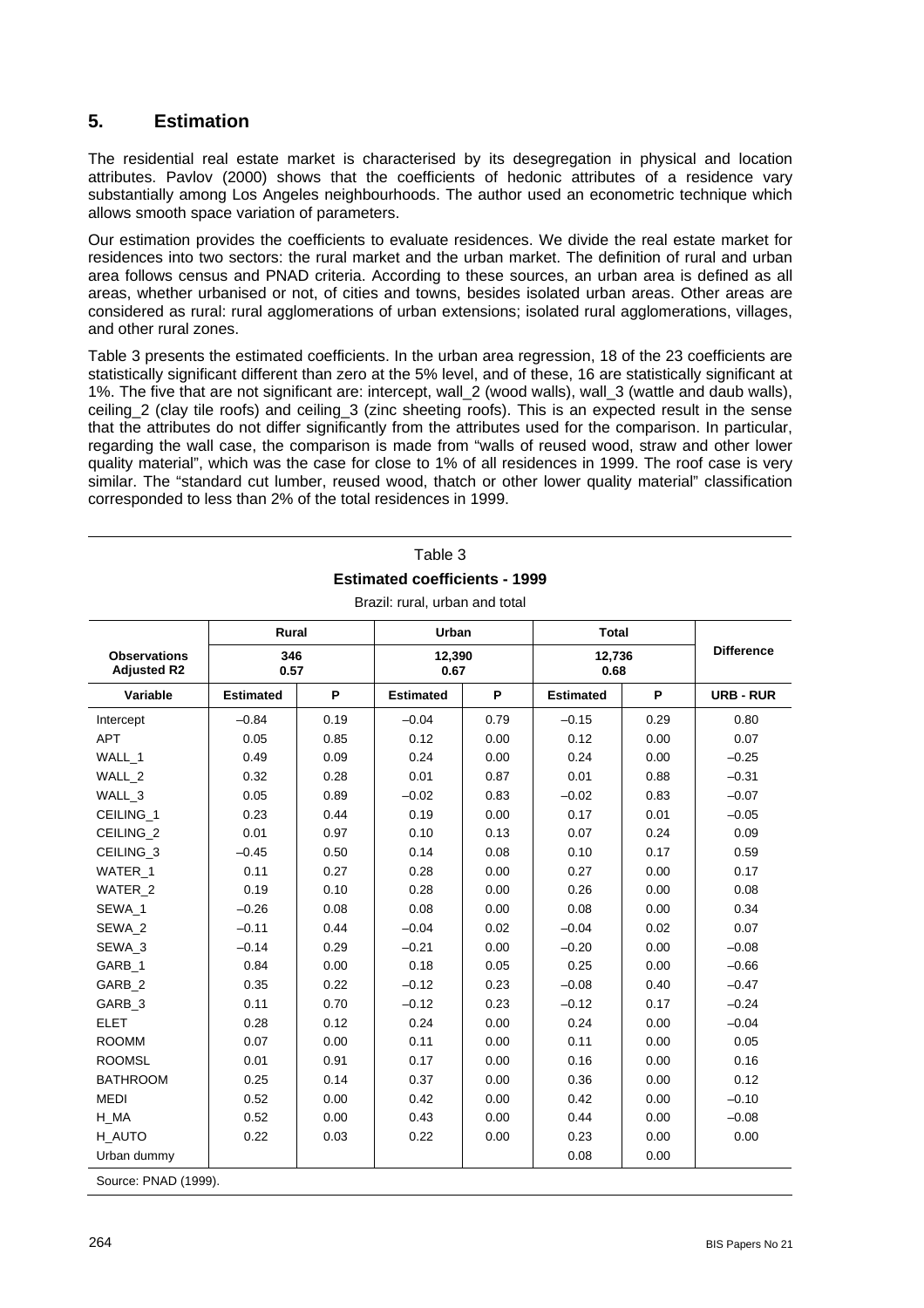As we expected, two coefficients for the urban area are significantly negative. The sewa\_2 (sewage through septic tank) and sewa\_3 (sewage through rudimentary septic pit) variables are comparable to the variables sewage through ditch, river, lake and sea. Therefore, many of the residences are located close to beaches or lakes, which explains the higher values.

On the other hand, the regression for the rural area presents only six coefficients that are significantly different from zero. The lack of precision in the estimates is due to the reduced number of observations. However, this fact does not cause distortions in the value of the residence imputations. Figure 1 displays the differences between the urban and rural estimates. We note that the differences are not very high in absolute terms. For seven coefficients, the difference reaches 0.05 and for eight coefficients it attains no more than 0.20.



Figure 1

There are two additional problems regarding the parameter estimates. The first regards the lack of explanatory variables in the rent equation. The two main omitted variables are the state of conservation of the property (including the internal finish) and the existence of parking. These omissions may underestimate the residential values of large urban centres. The second problem is the sensitivity between stock and parameter estimates. It was beyond the scope of this work to conduct sensitivity tests of this nature.

#### **6. Results**

This section presents the residential capital and residential investment series estimated through the method of hedonic income (MHI).

Our methodology follows the estimation of the residential stock by the number of residential units. This stock aggregates its physical and location attributes and varies according to the variation of the units and the attributes. If there is an increase of more valued attributes, such as apartments, number of bedrooms, among others, the residential stock growth rate is higher than the residential units growth rate.

The problems mentioned in Section 4 indicate that the estimates should be taken with caution and could undergo future revisions.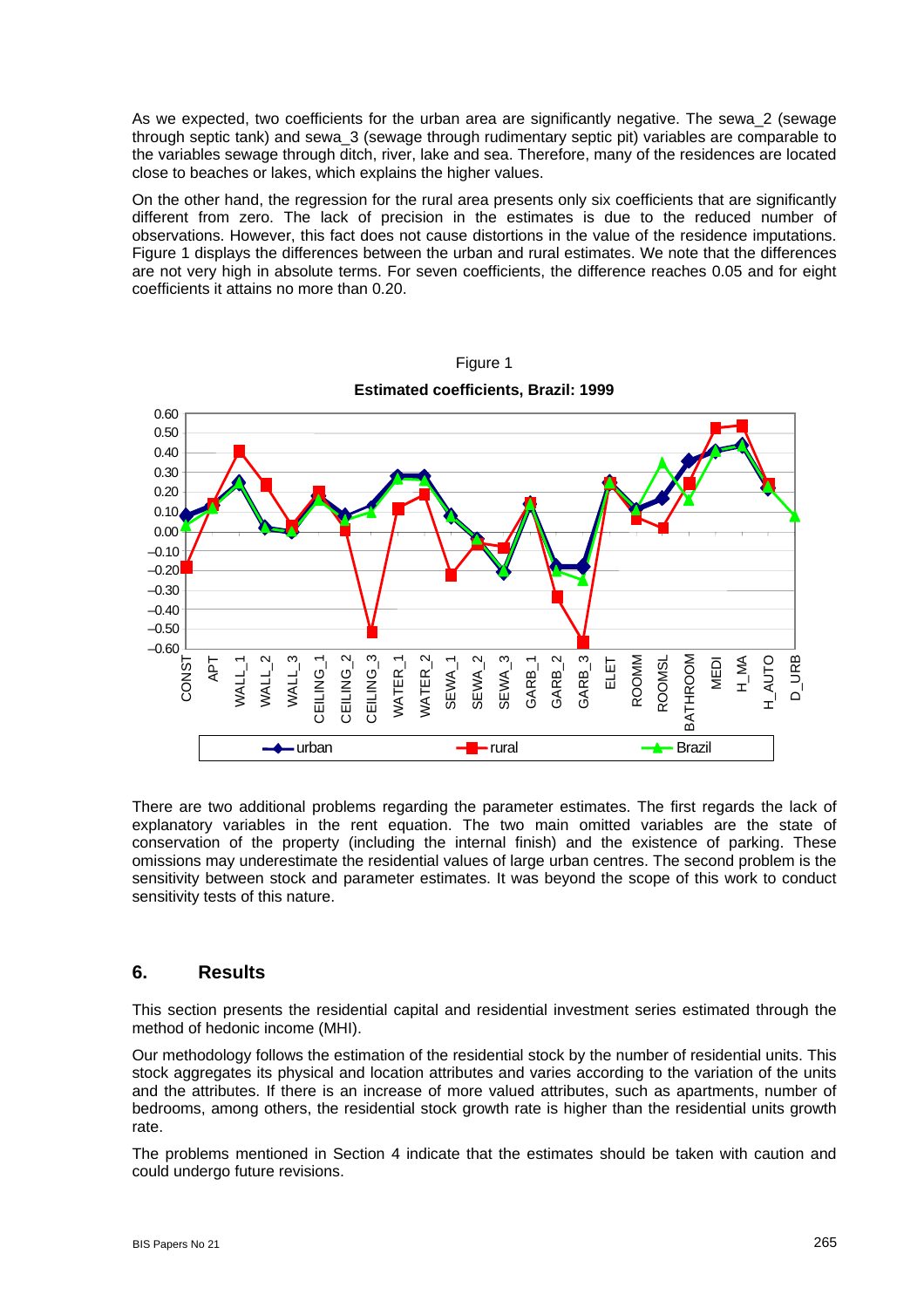Table 4 presents the results. The stock of residences (SR) is obtained from the rent series and it is transformed into monetary values based on the hypothesis that the median monthly rent/residential price relation is 0.75%. The stock of residences more than tripled in the last three decades, with annual growth of 4.2%. The stock of residences divided by the number of residential units corresponds to the average unitary value of the total of residences in the country (AUV). According to our estimates, the AUV increased from R\$ 17,532 to R\$ 23,755 (in R\$ of 1999), corresponding to a growth of 35.5% or 1.05% a year.

Table 4

| Housing capital value, number of residences, and GDP |                            |                                |                   |        |               |  |  |
|------------------------------------------------------|----------------------------|--------------------------------|-------------------|--------|---------------|--|--|
| Year                                                 | <b>SR</b><br>(R\$ billion) | <b>Residences</b><br>(million) | <b>AUV</b><br>R\$ |        | <b>SR/GDP</b> |  |  |
| 1970                                                 | 309.33                     | 17.643                         | 17,532            | 275.11 | 1.12          |  |  |
| $1980^{1}$                                           | 504.48                     | 25.211                         | 20,011            | 629.32 | 0.80          |  |  |
| 1981                                                 | 520.86                     | 26.029                         | 20,011            | 634.18 | 0.82          |  |  |
| 1982                                                 | 553.24                     | 27.401                         | 20,190            | 639.45 | 0.87          |  |  |
| 1983                                                 | 584.88                     | 28.185                         | 20,751            | 620.71 | 0.94          |  |  |
| 1984                                                 | 612.86                     | 29.164                         | 21,015            | 654.23 | 0.94          |  |  |
| 1985                                                 | 652.29                     | 30.585                         | 21,327            | 705.59 | 0.92          |  |  |
| 1986                                                 | 676.65                     | 31.100                         | 21,757            | 758.43 | 0.89          |  |  |
| 1987                                                 | 696.44                     | 32.136                         | 21,672            | 785.21 | 0.89          |  |  |
| 1988                                                 | 739.74                     | 33.167                         | 22,303            | 784.74 | 0.94          |  |  |
| 1989                                                 | 761.27                     | 34.339                         | 22,169            | 809.53 | 0.94          |  |  |
| 1990                                                 | 760.63                     | 34.111                         | 22,299            | 774.32 | 0.98          |  |  |
| 1991 <sup>1</sup>                                    | 774.74                     | 34.743                         | 22,319            | 782.31 | 0.99          |  |  |
| 1992                                                 | 790.21                     | 35.903                         | 22,010            | 778.06 | 1.02          |  |  |
| 1993                                                 | 819.29                     | 36.819                         | 22,252            | 816.37 | 1.00          |  |  |
| 1994 <sup>1</sup>                                    | 856.67                     | 37.647                         | 22,755            | 864.15 | 0.99          |  |  |
| 1995                                                 | 894.05                     | 38.474                         | 23,238            | 900.65 | 0.99          |  |  |
| 1996                                                 | 931.19                     | 39.682                         | 23,466            | 924.60 | 1.01          |  |  |
| 1997                                                 | 951.97                     | 40.645                         | 23,422            | 954.85 | 1.00          |  |  |
| 1998                                                 | 996.96                     | 41.840                         | 23,828            | 956.11 | 1.04          |  |  |
| 1999                                                 | 1,017.94                   | 42.851                         | 23,755            | 963.87 | 1.06          |  |  |

<sup>1</sup> Estimates obtained by interpolation.

Sources: IBGE; IPEA.

This variable measures the evolution of the quality of residences in Brazil. The residential quality growth is related to several factors. The three most important are: (i) the improvement of garbage collection; (ii) the addition of other rooms such as living rooms and kitchens in many Brazilian residences; and (iii) expanded electrification. These three characteristics contributed 22.9% out of the 35.5% total growth in quality, or 64.5% of that total (see Figure 2).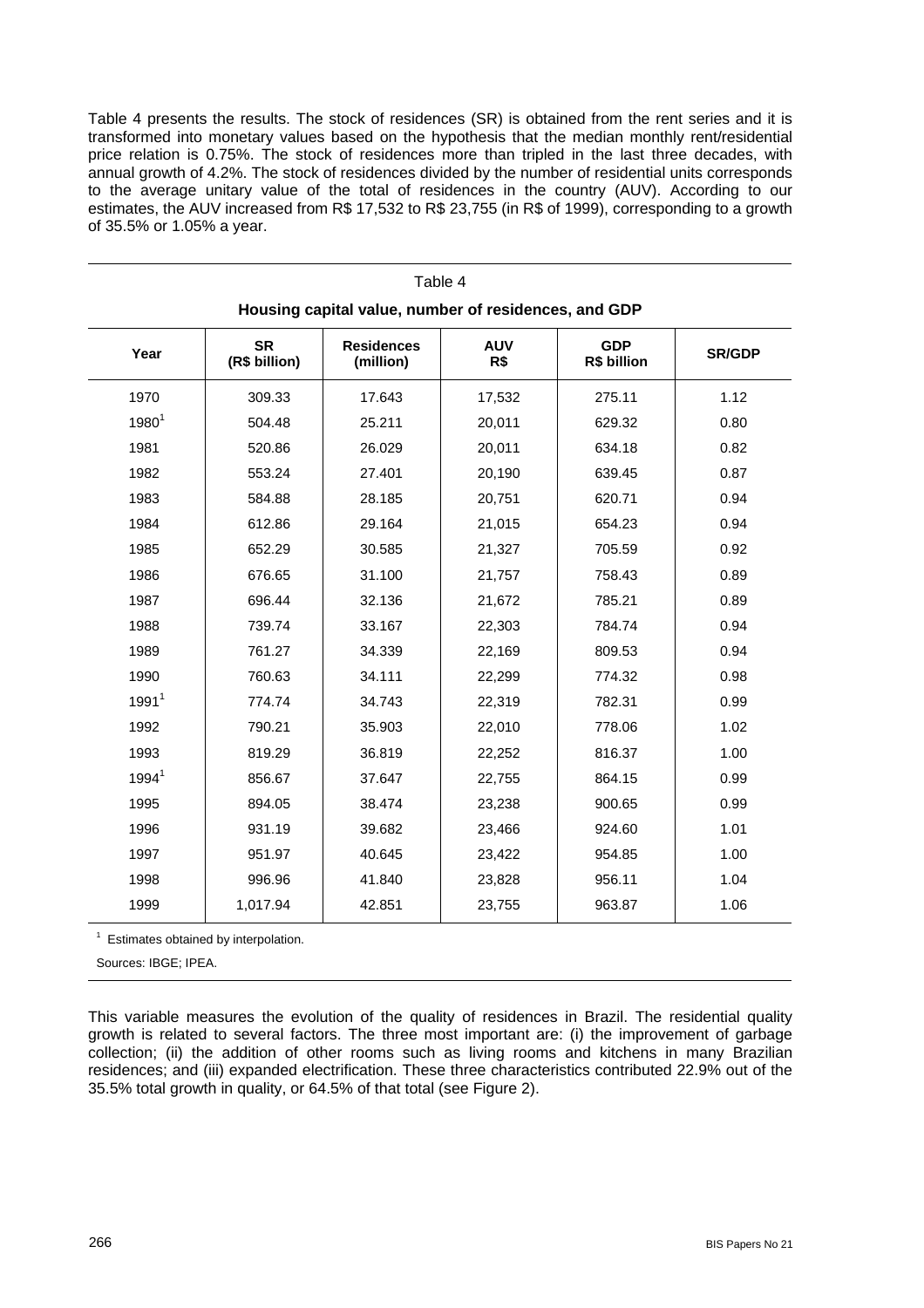Figure 2

**Growth decomposition of the residence attribute** 



Regarding Brazil's gross domestic product (GDP), SR has shown a cyclical tendency over the last three decades. In the seventies, the SR/GDP ratio decreased from 1.12 to 0.85, which indicates that GDP increased 33% (1.12/0.85) above SR. In the two following decades, this ratio presented a constant growth trend. Therefore, we conclude that SR/GDP is strongly related to the cyclical movement of the product. See Table 4.

This cyclical movement is also observed in the North American economy. Figure 3 shows that the stock of residences behaves more smoothly than GDP, which indicates that the SR/GDP ratio changes according to GDP changes. It is worth noting the sudden fall of this ratio after the economic recovery from the economic crisis of the thirties.



Figure 3 **Net stock of residences/GDP, US: 1929-97 (US\$ 1992)** 

The SR/GDP ratio stabilised from 1946, varying only between 0.96 and 1.18. Figure 4 depicts this series and presents the economic growth cycles, such as the economic growth of the 1950s and 1960s, the two oil crises of the 1970s, and the vigorous growth of the 1990s.

Figure 5 presents the SR/GDP ratio for the period of the "Brazilian economic miracle" in the seventies and the stagnant economic growth in the eighties and nineties. The figures are similar to the ones for the North American economy, except for the tendency. While the American SR/GDP ratio presents a decreasing trend, there is an upward tendency for the Brazilian economy. There are two alternative views of these differences. One point of view is that the stock of residences in Brazil will tend to increase over GDP growth in upcoming years, and the SR/GDP ratio will tend to return to the pattern of the seventies (around 1.12). Another view is that this increase can indicate the end of a cycle of low growth of the product, which may point to economic recovery in the next few years.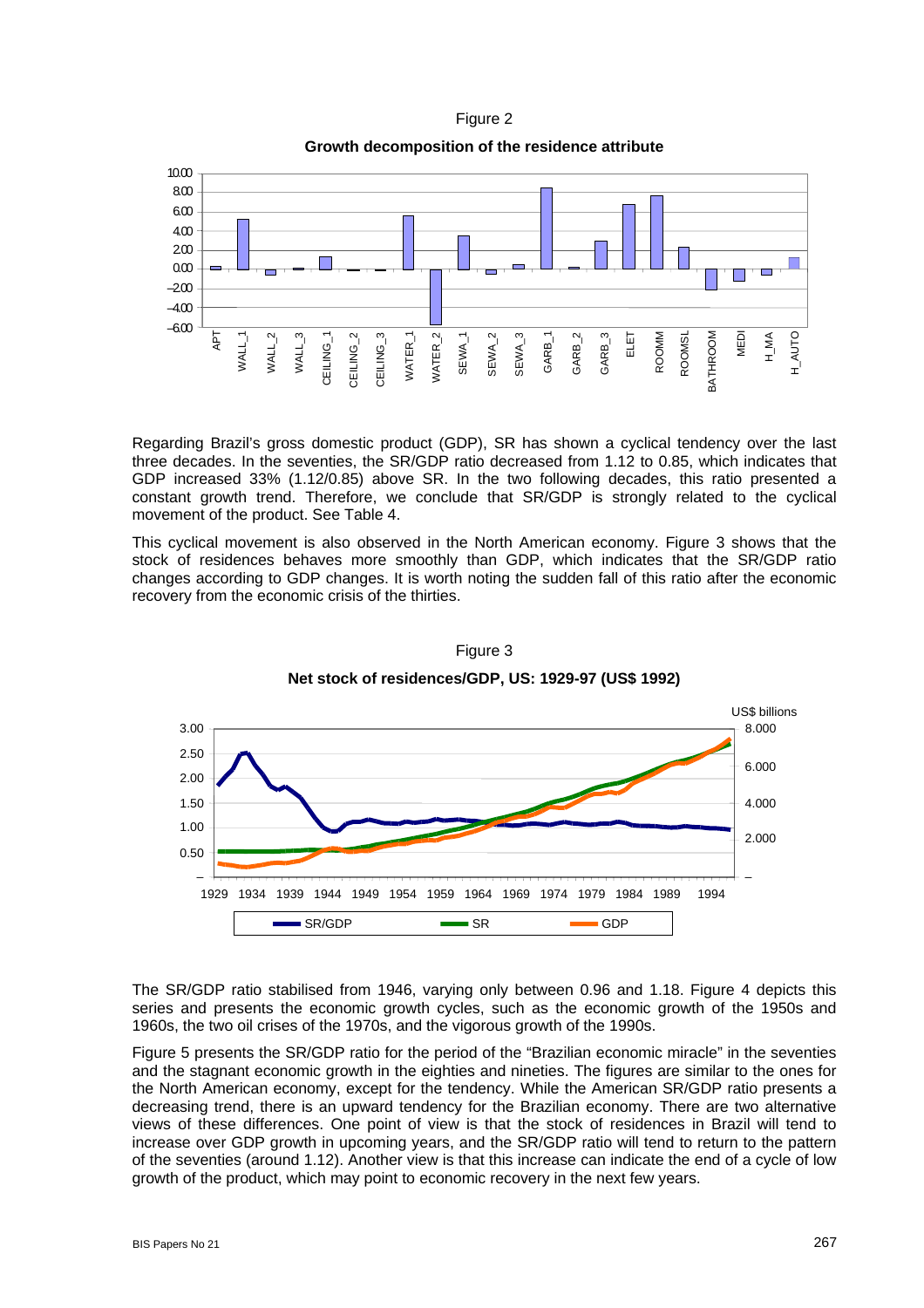

Finally, Figure 6 presents a comparison of the investment in residences in Brazil and in the United States from 1971 to 1999. Our estimates indicate that the residential investment in Brazil is more volatile than that in the United States of America. However, the tendency in both countries is the same. Brazilian housing investment attained around 4-5% of GDP in the seventies and decreased to 3% in the eighties and nineties. In the United States of America, the ratio of housing investment to GDP was 3% in the seventies and 2% in the nineties.

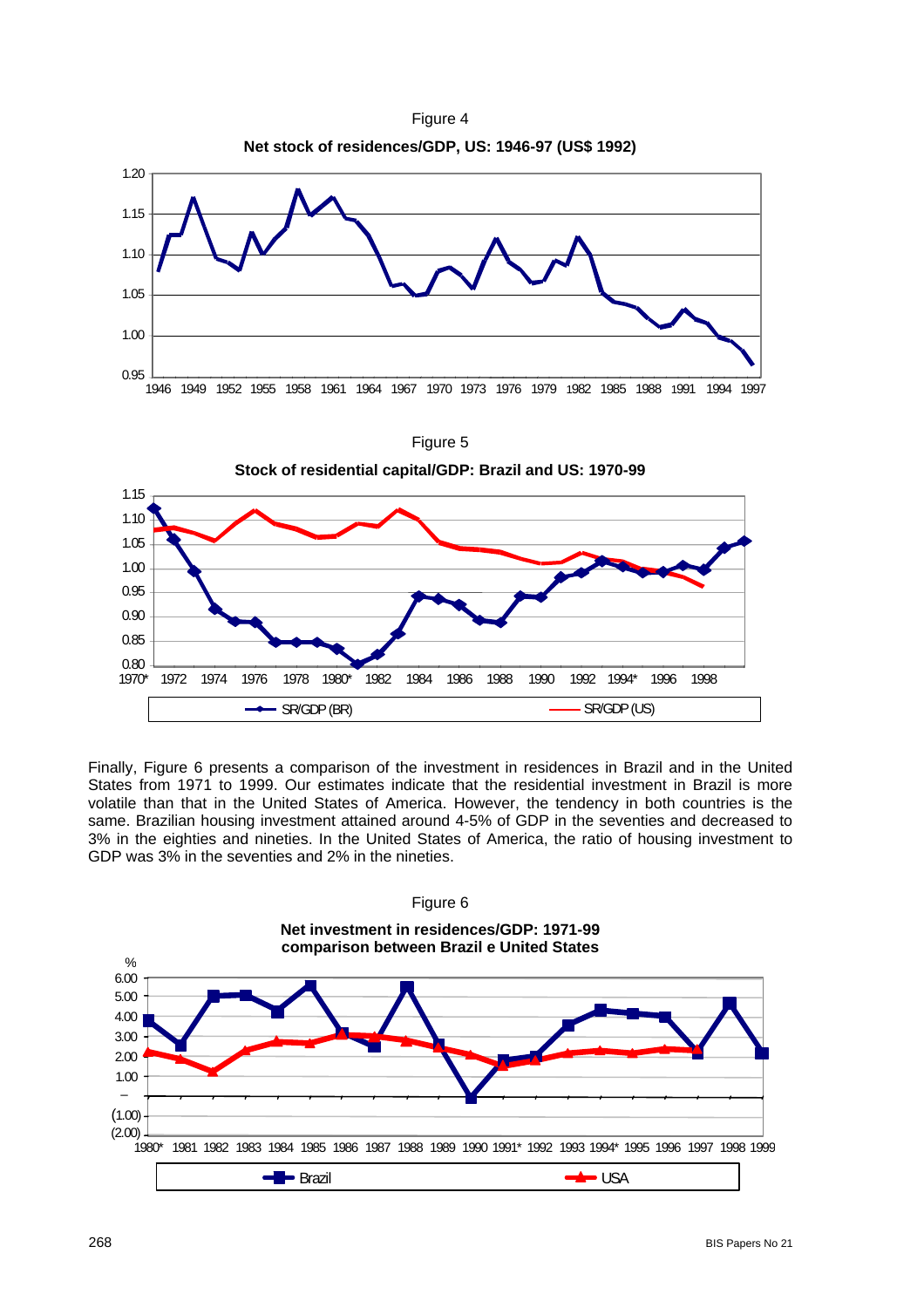## **7. Concluding remarks**

The work estimated the residential capital stock in Brazil for the period 1970-99. It is an exploratory work attempting to expand the range of statistics available on the residential property sector in Brazil. There are many applications of the data estimated here, such as use as an indicator of the level of real estate activity, an indicator of the level of welfare, disaggregation of investment in civil construction, imputation of rents in the national accounts, and compilation of consumer price indices.

The data available for Brazil do not allow us to use conventional methods to estimate the level of capital stock, namely the perpetual inventory method and the accounting value method. Hence, we used an innovative method called the "hedonic income method", by which we used the hedonic price model to impute the rent and then transform the rent (income) into a value, dividing by a discount rate, which is known as the "income method".

The results indicate that the magnitude of the residential capital (KR) is near the magnitude of the GDP. They also indicate that the residential capital series has lower variance than the GDP series, so that the fluctuation in the KR/GDP ratio is governed by the economic cycle. These results also are observed for the US economy, which we used as a benchmark in our analysis.

A secondary derivation of the residential capital series is the net residential investment series, which is not made available in the national accounts. Once again, using data from the United States as a benchmark, our estimates cannot be disregarded.

We can suggest three questions and extensions that can lead to future revisions of the residential capital series. The first refers to the starting data of the series data, 1970. The set of variables that describe residences is smaller than that from 1981 onward - there are nine variables available for 1970 against 22 for the remaining years. Besides this, one must consider that the source of data for 1970 is the Demographic Census, while for the period after 1981 the source is the PNAD, with the values for 1980 and 1991 estimated only using the number or residences obtained in the census. At first glance, this problem would lead us to conclude that the series is more consistent from 1981 on. But the fact that the data from 1970 capture the expanding cycle of the Brazilian economy in the 1970s is indicative that the estimate for that year is not totally absurd.

A possible extension of the work would be to transform the fixed-base series into a moving-base series. This would avoid the arbitrariness of choosing 1999 as the base year, besides capturing the price variables relative to the attributes of the properties occurring over the years.

A third question/extension, related with the second, is the estimation of the parameters. One could undertake some analysis of the consistency of the residential capital series by modifying or expanding the areas of the estimations of the parameters. For example, instead of estimating them by rural and urban area, they might be estimated for metropolitan and non-metropolitan region, or other divisions along these lines.

Finally, greater coverage of rural areas is needed.

#### **References**

Considera, C, M Neri and A Pinto (1997): *A evolução recente do bem-estar, da pobreza e da desigualdade*, IPEA, mimeo.

Green, R K and P H ndershott (1993): "Demographic factors and real house prices", *NBER Working Papers* 4332.

Halfeld, M (2002): "Seu imóvel", *Editora Fundamento*.

Haughwout, Andrew F (2000): *Public infrastructure investments, productivity and welfare in fixed geographic areas*, Federal Reserve Bank of New York, processed, May.

Hendershott, P and M White (2000): "The rise and fall of housing's favored investment status", *Journal of Housing Research*.

Instituto Brasileiro de Geografia e Estatística - IBGE (1970, 1980 and 1991): *Censos demográficos*, IBGE, Rio de Janeiro.